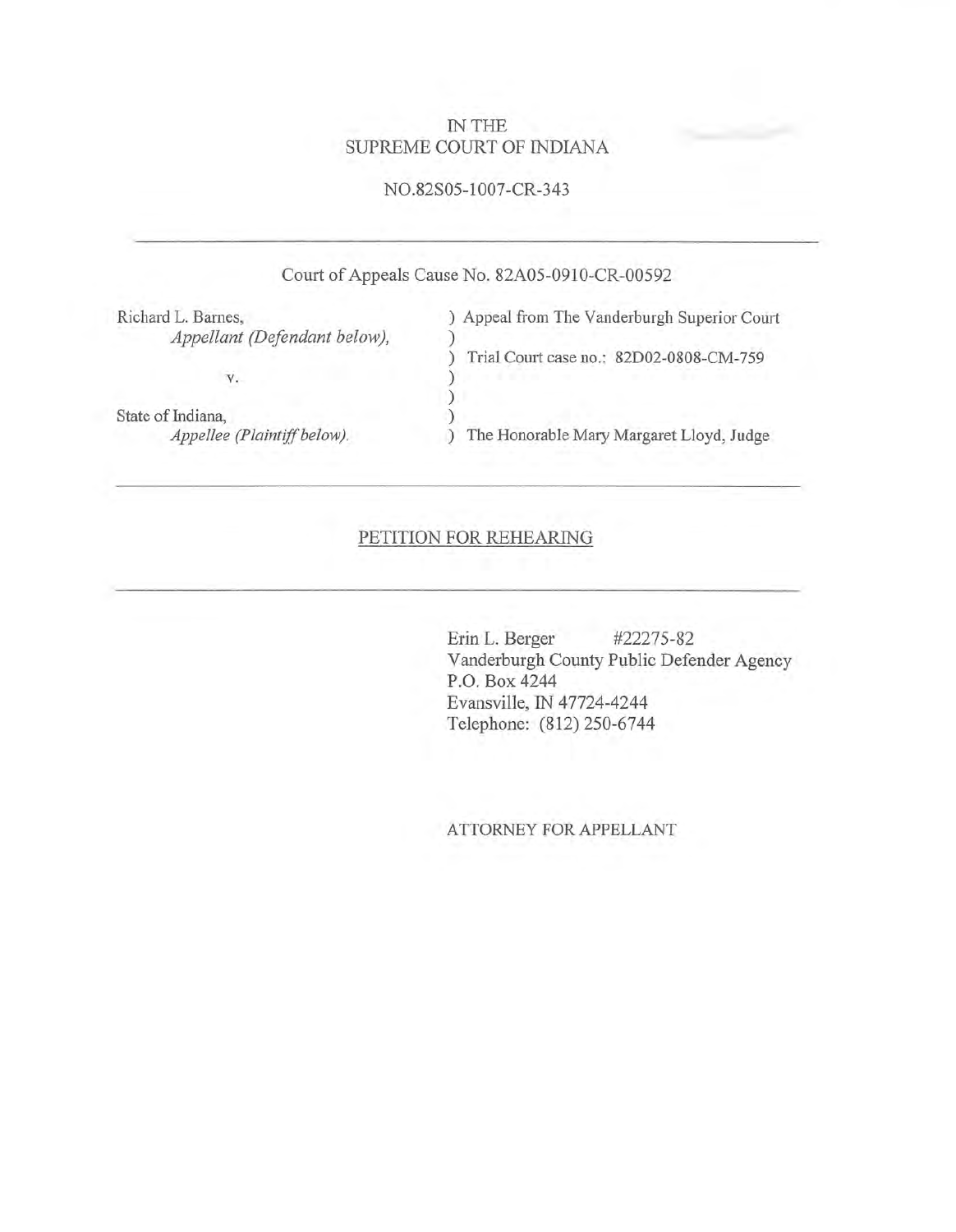### IN THE SUPREME COURT OF INDIANA

# NO.82S05-1007-CR-343

|                                                    | Court of Appeals Cause No. 82A05-0910-CR-00592 |
|----------------------------------------------------|------------------------------------------------|
| Richard L. Barnes,<br>Appellant (Defendant below), | Appeal from The Vanderburgh Superior Court     |
| v.                                                 | Trial Court case no.: 82D02-0808-CM-759        |
| State of Indiana,<br>Appellee (Plaintiff below).   | The Honorable Mary Margaret Lloyd, Judge       |

## PETITION FOR REHEARING

Erin L. Berger #22275-82 Vanderburgh County Public Defender Agency P.O. Box 4244 Evansville, IN 47724-4244 Telephone: (812) 250-6744

A TTORNEY FOR APPELLANT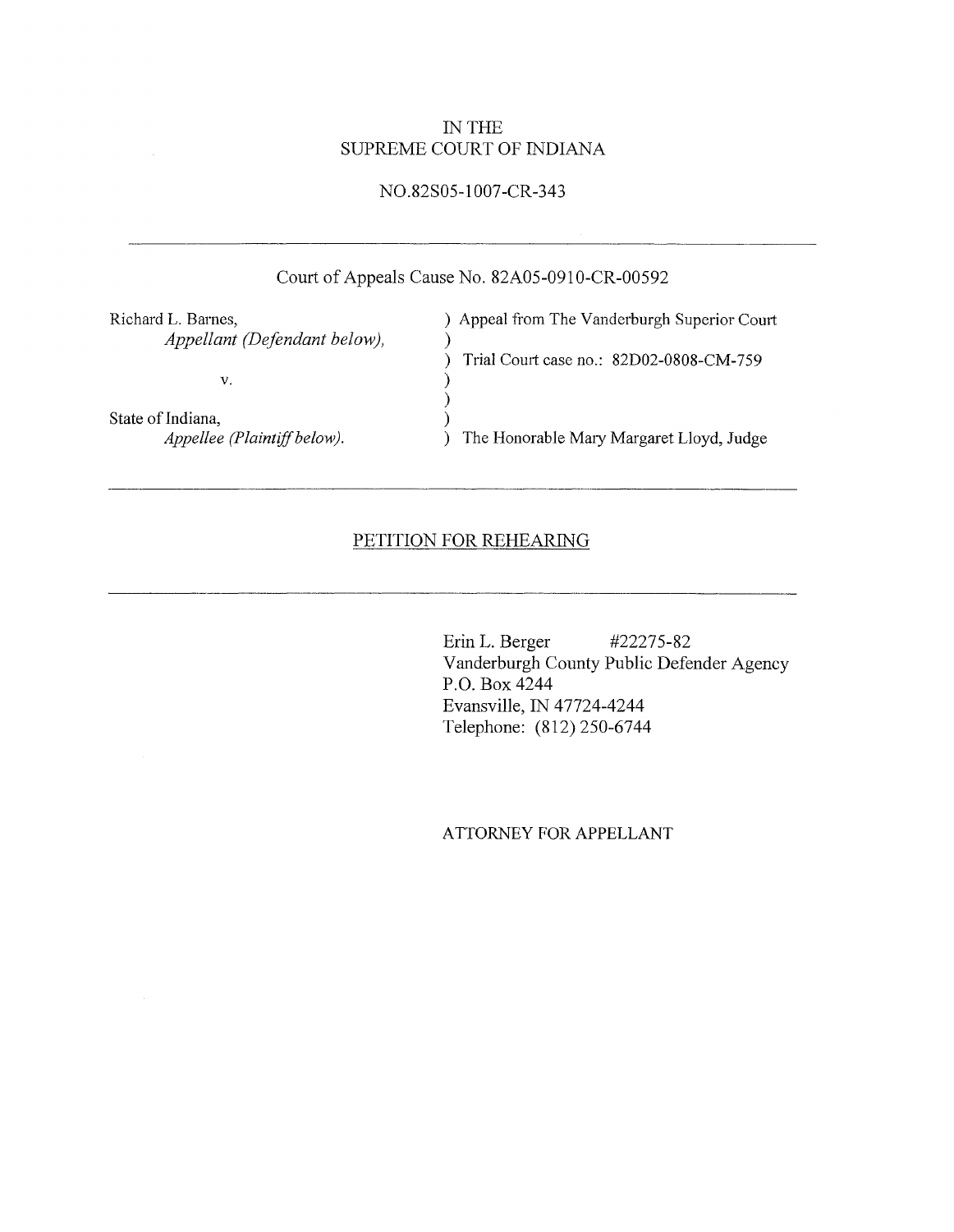# TABLE **OF** CONTENTS

Page:

| I.   | i                                                                                                                                                                                                                                                                                                                              |  |
|------|--------------------------------------------------------------------------------------------------------------------------------------------------------------------------------------------------------------------------------------------------------------------------------------------------------------------------------|--|
| Π.   | $\mathbf{ii}$                                                                                                                                                                                                                                                                                                                  |  |
| Ш.   | 1                                                                                                                                                                                                                                                                                                                              |  |
| IV.  | $\mathbf{1}$                                                                                                                                                                                                                                                                                                                   |  |
|      | In finding that there is no right to reasonably resist unlawful entry by<br>A.<br>police officers into a residence, this Court's opinion conflicts with the 4 <sup>th</sup><br>$\overline{1}$                                                                                                                                  |  |
|      | In finding that Barnes was not entitled to a jury instruction on the right<br><b>B.</b><br>to resist unlawful police entry into his residence, this Court's opinion<br>punishes Barnes Ex Post Facto in violation of the Due Process Clause                                                                                    |  |
|      | of the 5th Amendment to the U.S. Constitution, made applicable to the<br>States by the 14 <sup>th</sup> Amendment, and Marks v. United States, 430 U.S.                                                                                                                                                                        |  |
|      | $\mathcal{C}$ .<br>In upholding Barnes's conviction for Disorderly Conduct, this Court's<br>opinion conflicts with the 1st Amendment of the U.S. Constitution, with<br>Article I, Section 9 of the Indiana Constitution, and with this Court's prior<br>holdings in <u>Price v. State</u> , 622 N.E.2d 954, 958 (Ind. 1993). 6 |  |
| V.   |                                                                                                                                                                                                                                                                                                                                |  |
| VI.  |                                                                                                                                                                                                                                                                                                                                |  |
| VII. |                                                                                                                                                                                                                                                                                                                                |  |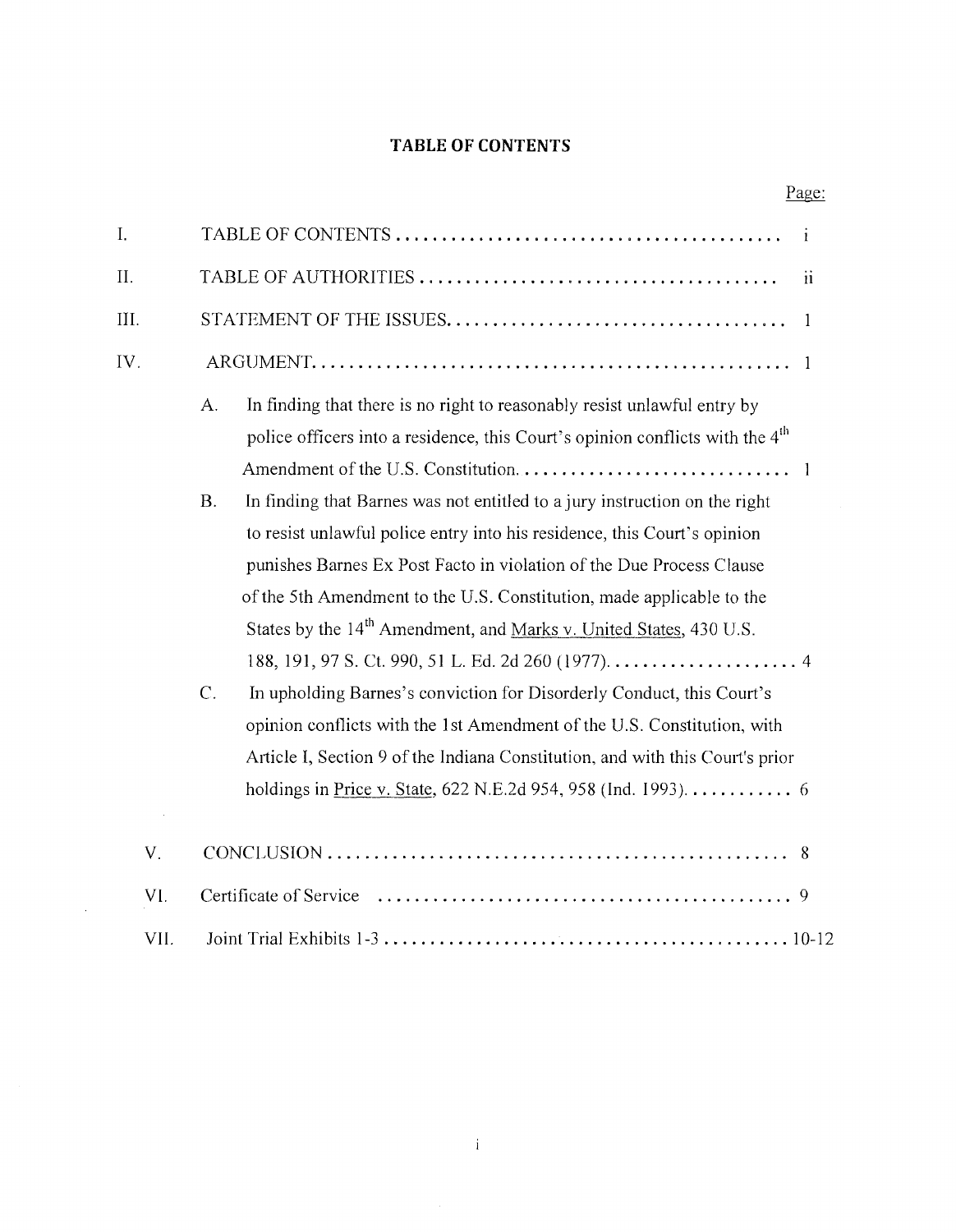# TABLE OF AUTHORITIES

Cases:

 $\sim$   $\sim$ 

| Adkisson v. State, 728 N.E.2d 175, 177 (Ind. Ct. App. 2000)                          | 2         |
|--------------------------------------------------------------------------------------|-----------|
| Armstrong v. State, 848 N.E.2d 1088, 1092-1094 (Ind. 2006)                           | 5         |
| Barnes v. State of Indiana, 2011 Ind. Lexis 353 (Ind. 2011)                          | 5         |
| Bouie v. City of Columbia, 378 U.S. 347, 353-54, 84 S. Ct. 1697,                     |           |
|                                                                                      | 5         |
| Casselman v. State, 472 N.E.2d 1310, 1316 (Ind. Ct. App. 1985)                       | 3, 5      |
| Hooks v. State, 660 N.E.2d 1076, 1077 (Ind. Ct. App. 1996), trans. denied.           | $\cdot 7$ |
|                                                                                      | 7         |
| Marks v. United States, 430 U.S. 188, 191, 97 S. Ct. 990, 51 L. Ed. 2d 260 (1977)    | 5         |
| Overstreet v. State, 783 N.E.2d 1140, 1163 (Ind. 2003)                               | 6         |
|                                                                                      | 6,7       |
| <u>Robinson v. State</u> , 814 N.E.2d 704, 707-708 (Ind. Ct. App. 2004)              | 2         |
| Rogers v. Tennessee, 532 U.S. 451, 468, 121 S. Ct. 1693, 149 L. Ed. 2d 697 (2001)    | 4         |
| Steagald v. United States, 451 U.S. 204, 101 S. Ct. 1642, 68 L. Ed. 2d 38 (1981)     | 1         |
| United States v. Medina, 451 F. Supp. 2d 262, 272 (D. Mass. 2006)                    | $3-4$     |
|                                                                                      | 2         |
| United States v. Prescott, 581 F.2d 1343, 1350-51 (9th Cir. 1978)                    | 2         |
| Weaver v. Graham, 450 U.S. 24, 29-30, 101 S. Ct. 960, 67 L. Ed. 2d 17 (1981)         | 4         |
| Whittington v. State, 669 N.E.2d 1363, 1367 (Ind. 1996)                              | 7         |
| Wong Sun v. United States, 371 U.S. 471, 484, 83 S. Ct. 407, 9 L. Ed. 2d 441 (1963). | 3         |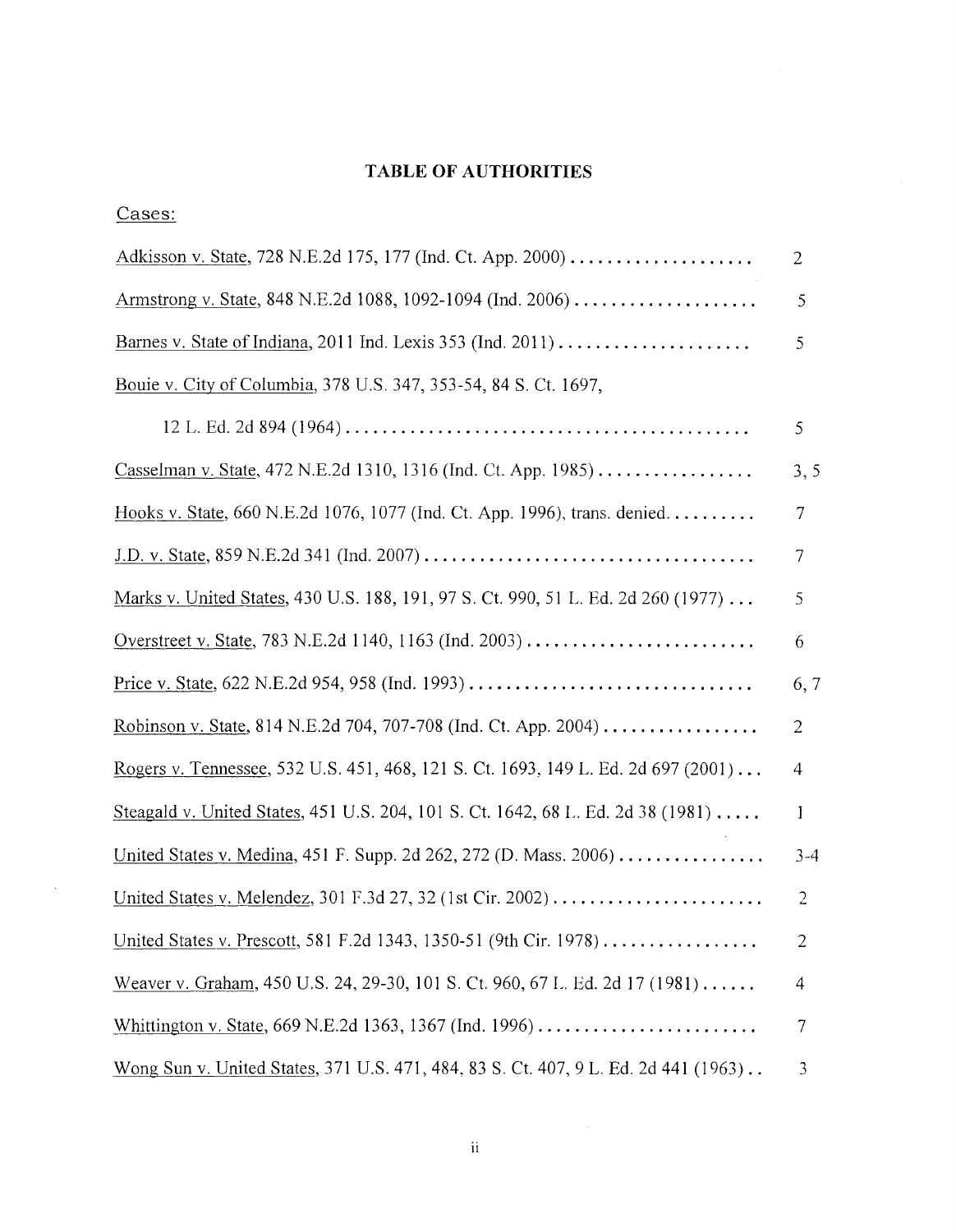# Constitutional Provisions:

| - 6 -          |
|----------------|
| $\sim$ 4       |
| $\overline{4}$ |
| - 6            |
|                |
|                |

# Statutes:

 $\sim 400$  km s  $^{-1}$ 

|--|

 $\sim$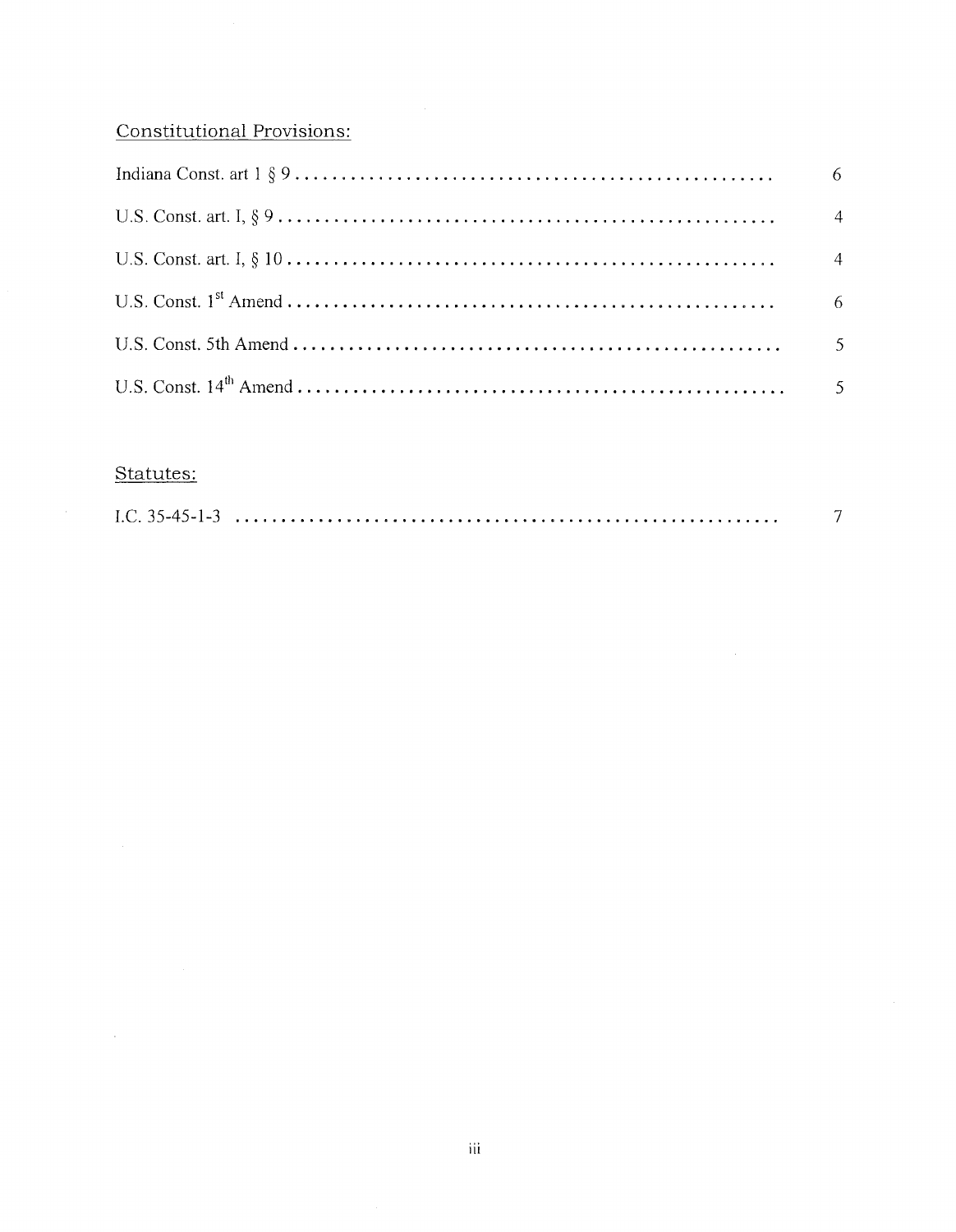### PETITION FOR REHEARING

Comes now the Appellant, Richard L. Barnes, pursuant to Appellate Rule 54, and files his Petition for Rehearing of this Court's decision dated May 12,2011.

### STATEMENT OF THE ISSUES

1. In finding that there is no right to reasonably resist unlawful entry by police officers into a residence, this Court's opinion conflicts with the  $4<sup>th</sup>$  Amendment of the U.S. Constitution.

II. In finding that Barnes was not entitled to a jury instruction on the right to resist unlawful police entry into his residence, this Court's opinion punishes Barnes Ex Post Facto in violation of the Due Process Clause of the 5th Amendment to the U.S. Constitution, made applicable to the States by the  $14<sup>th</sup>$  Amendment, and Marks v. United States, 430 U.S. 188, 191, 97 S. Ct. 990, 51 L. Ed. 2d 260 (1977).

III. In upholding Barnes's conviction for Disorderly Conduct, this Court's opinion conflicts with the 1st Amendment of the U.S. Constitution, with Article I, Section 9 of the Indiana Constitution, and with this Court's prior holdings in Price v. State, 622 N.E.2d 954, 958 (Ind. 1993).

### ARGUMENT

1. In finding that there is no right to reasonably resist unlawful entry by police officers into a residence, this Court's opinion conflicts with the 4<sup>th</sup> Amendment of the U.S. Constitution.

In Steagald v. United States, 451 U.S. 204,101 S. Ct. 1642,68 L. Ed. 2d 38 (1981), the Supreme Court held that, in the absence of valid consent or exigent circumstances,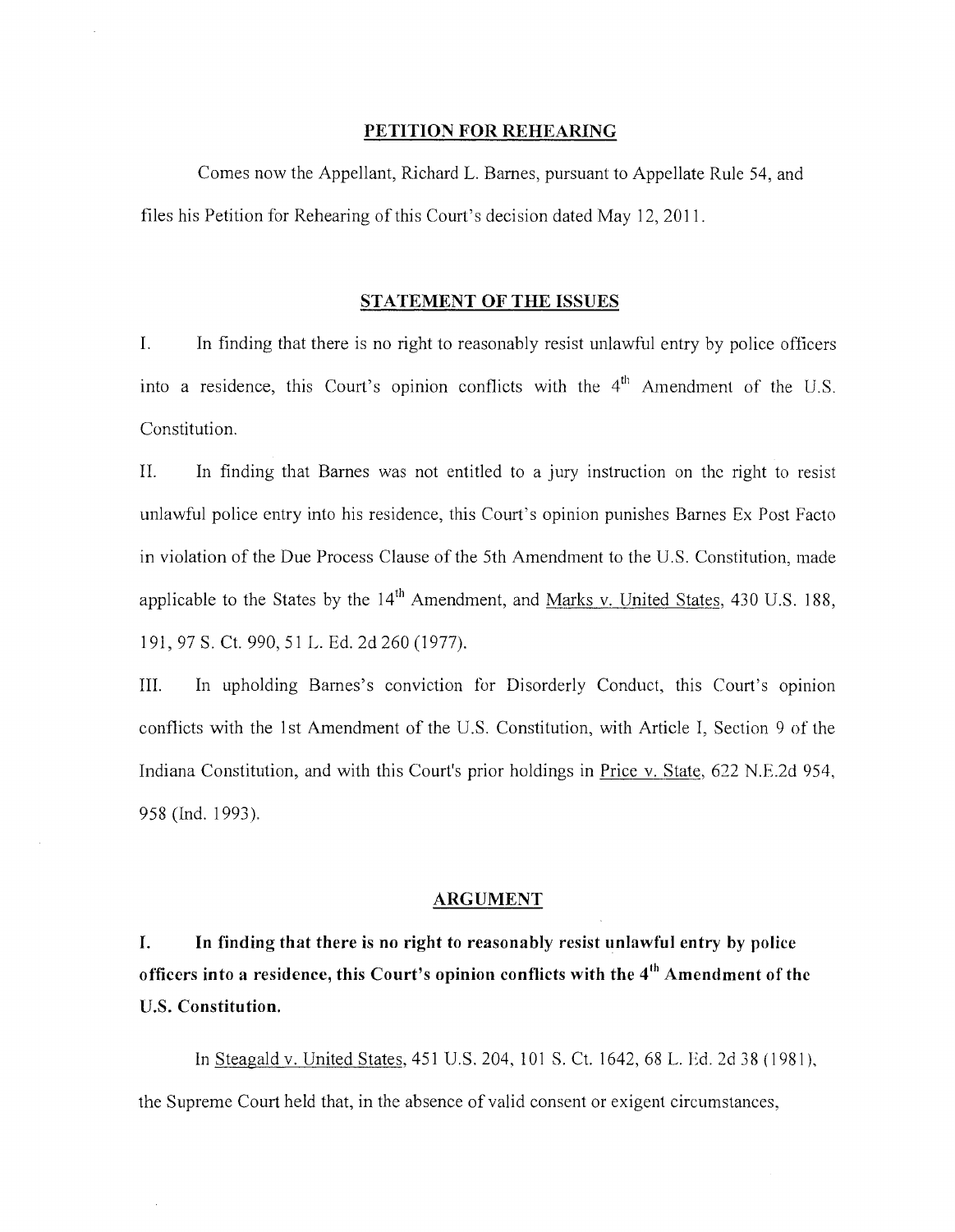warrantless searches are per se unreasonable and violate the Fourth Amendment. Id. at 211. Absent consent, the Fourth Amendment requires that even when probable cause for a warrantless arrest exists, an officer may only enter a defendant's home to make the arrest when exigent circumstances exist that make it impracticable to obtain a warrant first. Adkisson v. State, 728 N.E.2d 175, 177 (Ind. Ct. App. 2000). The State has the burden of proving that exigent circumstances existed in order to overcome the presumption of unreasonableness that accompanies all warrantless home entries. Robinson v. State, 814 N.E.2d 704, 707-708 (Ind. Ct. App. 2004). When the police act without a warrant, the burden of proof is on the government. United States v. Melendez, 301 F.3d 27,32 (lst Cir. 2002).

When a law enforcement officer claims authority to search a home under a warrant, he announces in effect that the occupant has no right to resist the search. When, on the other hand, the officer demands entry but presents no warrant, there is a presumption that the officer has no right to enter, because it is only in certain carefully defined circumstances that lack of a warrant is excused. An occupant can act on that presumption and refuse admission. He need not try to ascertain whether, in a particular case, the absence of a warrant is excused. He is not required to surrender his Fourth Amendment protection on the say-so of the officer. The Amendment gives him a constitutional right to refuse to consent to entry and search. His asserting it cannot be a crime. Nor can it be evidence of a crime.

United States v. Prescott, 581 F.2d 1343, 1350-51 (9th Cir. 1978) (citations and quotations

omitted).

Coupling an unlawful arrest with an unlawful entry adds to the seriousness of the governmental intrusion because of the recognized privacy interest that attaches to a private home. In such circumstances, it is reasonable to view the governmental intrusion as especially provocative and a defendant's resistance to entry and arrest as excusable and therefore privileged. A greater privilege is recognized to resist an unlawful entry into private premises than to resist an unlawful arrest in a public place.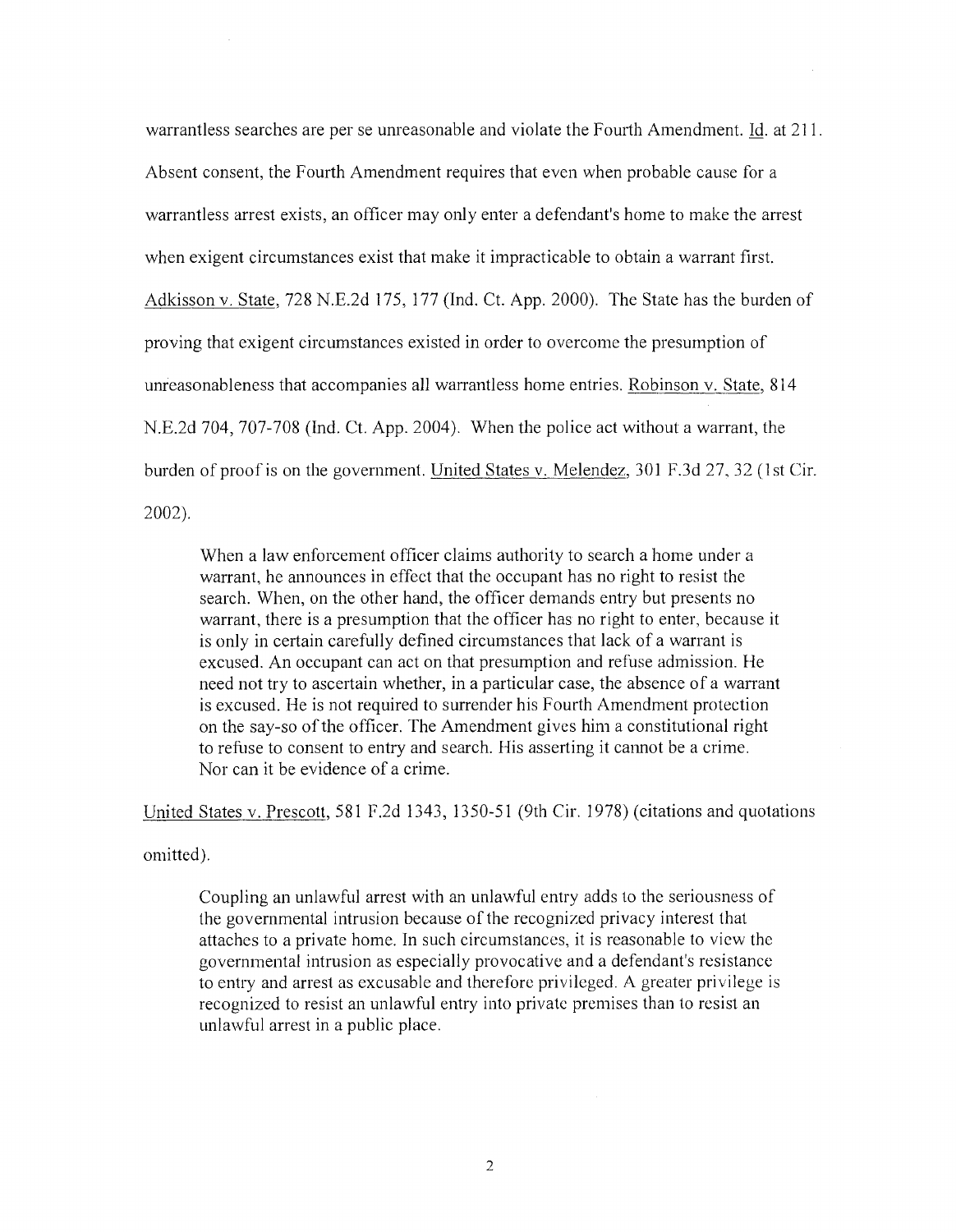Casselman v. State, 472 N.E.2d 1310, 1316 (Ind. Ct. App. 1985). "In the eyes of the law, such an entry represents the use of excessive force." Id.

This Court's holding in the case at bar abrogates the protections found in the Fourth Amendment. Faced with the holding that there is no right to reasonably resist illegal police entry into a private residence, an occupant can no longer act on the presumption that an officer has no right to enter and refuse the officer entry. The ruling on its face appears to give police officers unfettered rights to enter any residence, for any reason, and dispenses with the occupant's Fourth Amendment rights.

**In** the case at bar, the officers did not have a warrant. Nor did the State prove that exigent circumstances existed to overcome the presumption of unreasonableness. The State did not prove that the officers were lawfully engaged in their duties. Barnes's wife was present *outside* the apartment and was interviewed by the officers *outside* the apartment. Barnes's wife had no physical injury, and told both the 911 dispatcher and the officers that Barnes did not hit her. Barnes was entitled to resist the officers' forceful and unlawful entry into his residence. There were no circumstances that required the officers to enter Barnes's apartment without first securing a warrant. As a result, the entry into the residence was in violation of Barnes's Fourth Amendment rights.

Generally, evidence obtained as a result of a violation of a defendant's Fourth Amendment rights, the so-called fruit of the poisonous tree, may not be used against him. Wong Sun v. United States, 371 U.S. 471,484,83 S. Ct. 407, 9 L. Ed. 2d 441 (1963). To be admitted, the evidence must be so distanced from the underlying illegal police conduct "as to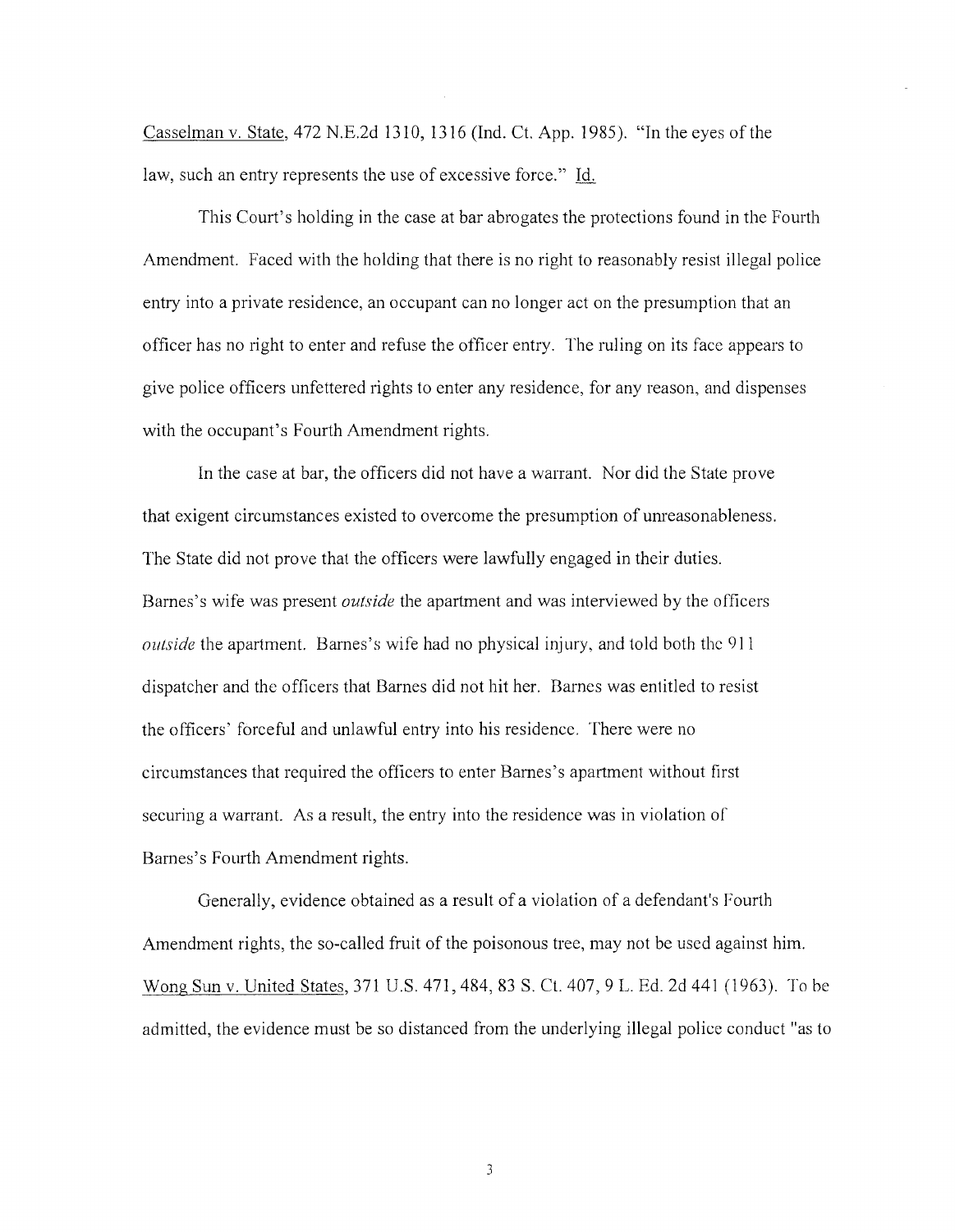dissipate the taint of the illegal search or seizure." United States v. Medina, 451 F. Supp. 2d 262,272 (D. Mass. 2006).

In the case at bar, the evidence upon which the State relied for Barnes's conviction for both the Battery and Resisting charges existed only as a direct result of the illegal conduct ofthe police officers. But for the officer's illegal and forceful entry into Barnes's residence, there would have been no altercation. Barnes was placed in a choke hold and tasered by the officers. The excessive force of the officers caused Barnes to require medical treatment, as evidenced by Joint Trial Exhibits 1 through 3, which are attached to this Petition for Rehearing, and which were a part of the Record on appeal. (Pet for Reh P. 9-11).

II. In finding that Barnes was not entitled to a jury instruction on the right to resist unlawful police entry into his residence, this Court's opinion punishes Barnes Ex Post Facto in violation of the Due Process Clause of the 5th Amendment to the U.S. Constitution, made applicable to the States by the  $14<sup>th</sup>$  Amendment, and Marks v. United States, 430 U.S. 188,191,97 S. Ct. 990, 51 L. Ed. 2d 260 (1977) .

Article I of the United States Constitution provides that neither Congress nor any state may pass any ex post facto law. See U.S. Const. art. I, § 9; U.S. Const. art. I, § 10. An ex post facto law is one which applies retroactively to disadvantage an offender's substantial rights. Weaver v. Graham, 450 U.S. 24,29-30, 101 S. Ct. 960, 67 L. Ed. 2d 17 (1981).

The Ex Post Facto Clause does not apply to judicial decisionmaking; however, the prohibition on ex post facto laws embodies "one of the most widely held value-judgment[s] in the entire history of human thought," that is, that there should be no punishment without a law authorizing it. Rogers v. Tennessee, 532 U.S. 451, 468,121 S. Ct. 1693, 149 L. Ed. 2d 697 (2001). The notion that "persons have a right to fair warning of that conduct which will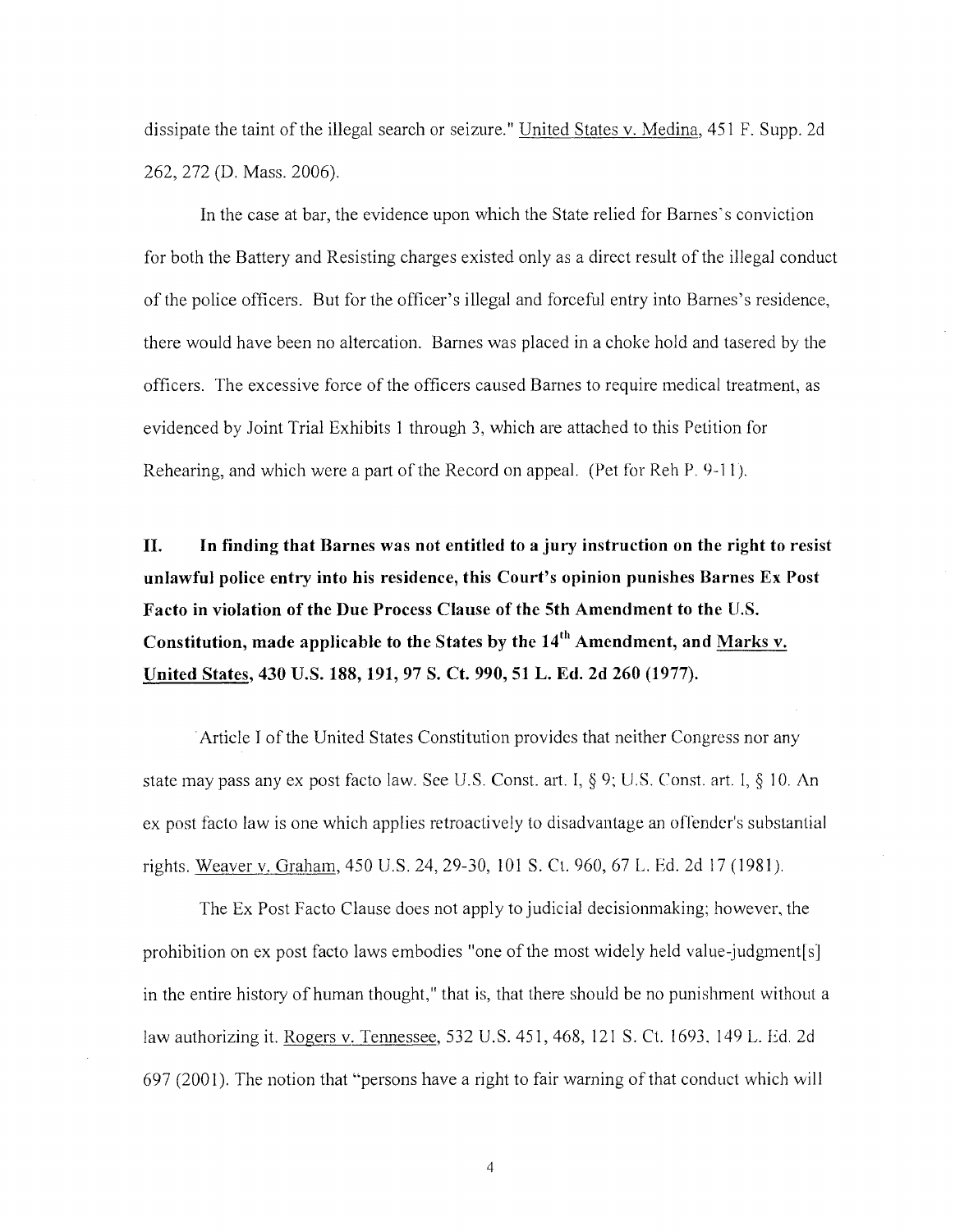give rise to criminal penalties is fundamental to our concept of constitutional liberty." Marks v. United States, 430 U.S. 188, 191, 97 S. Ct. 990, 51 L. Ed. 2d 260 (1977). Therefore, the Due Process Clause of the Fifth Amendment, made applicable to the states by the Fourteenth Amendment, protects offenders from judicial decisions that "retroactively alter the import of a law to negatively affect the offender's rights without providing fair warning of that alteration." Marks, 430 U.S. at 192.

Just as legislatures are barred by the Ex Post Facto Clause from passing laws that unforeseeably enlarge criminal statutes, so too are courts "barred by the Due Process Clause from achieving precisely the same result by judicial construction." Bouie v. City of Columbia, 378 U.S. 347,353-54,84 S. Ct. 1697, 12 L. Ed. 2d 894 (1964). "In sum, the central question to be asked in deciding whether retroactive application of a judicial decision violates due process is whether the defendant had fair warning that his conduct was criminal at the time he engaged in it." Armstrong v. State, 848 N.E.2d 1088, 1092-1094 (Ind. 2006).

This Court's opinion in Barnes v. State of Indiana, 2011 Ind. Lexis 353 (Ind. 2011) states: "We acknowledge that the Court of Appeals followed its own precedents in its analysis." Slip op. at 11. "In sum, we hold that Indiana [ sic] the right to reasonably resist an unlawful police entry into a home is no longer recognized under Indiana law." Slip op. at 10. This Court's opinion acknowledges the right to resist unlawful police action has been firmly ingrained in our common law for "over three hundred years, and some scholars trace its origin to the Magna Carta in 1215." Slip op. at 3. The only Indiana authority cited recognized this important right. Slip op. at 4 (citing Casselman v. State, 472 N.E.2d 1310 (Ind. Ct. App. 1985)). At the time of Barnes' trial there is no question that his tendered instmction was a correct statement of law. The trial court was obligated to give the tendered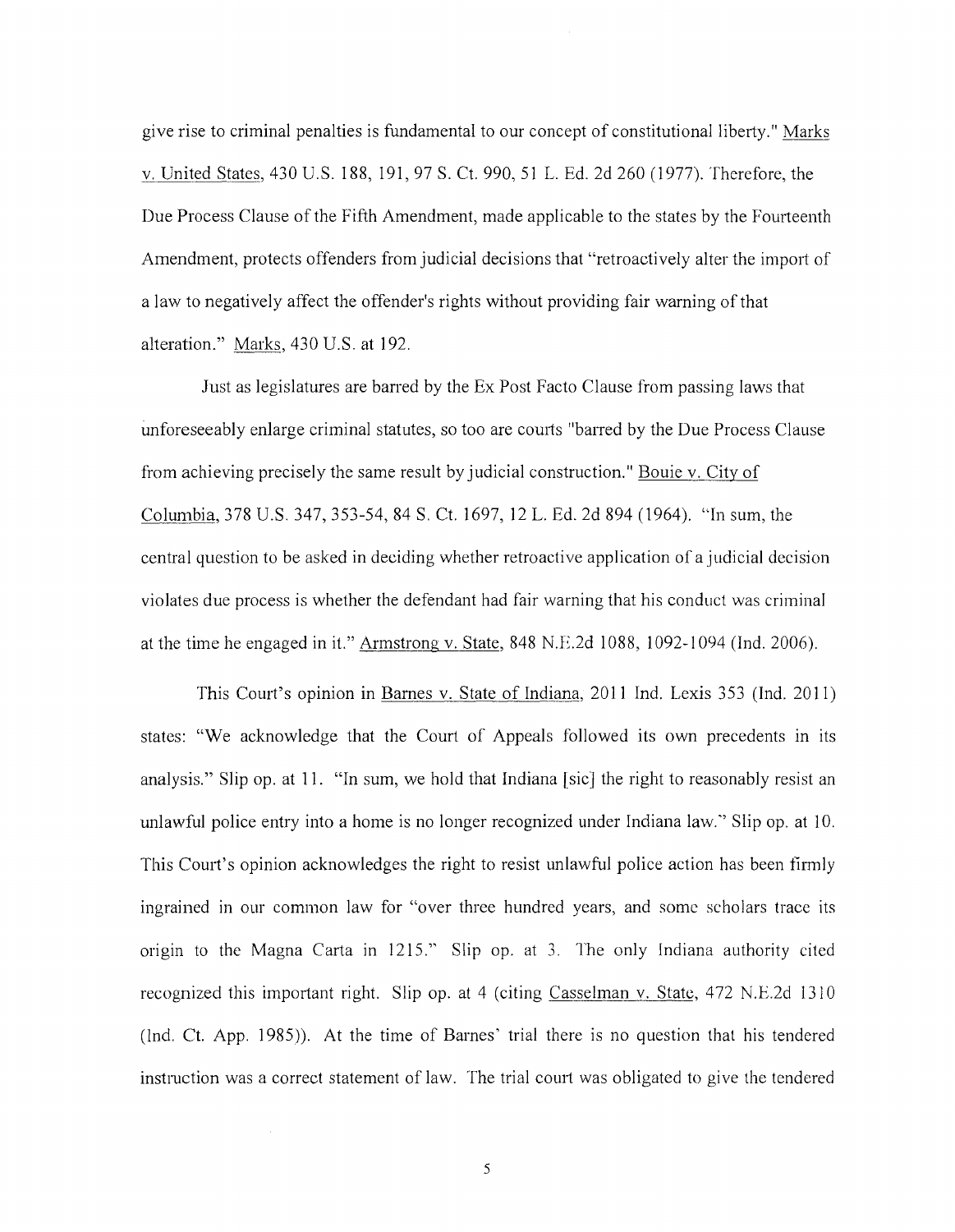instruction because it was a correct statement of the law, supported by the evidence, and not covered by other instructions. Overstreet v. State, 783 N.E.2d 1140, 1163 (Ind. 2003). Trial courts should not be free to disregard the law or refuse instructions thinking the law may be changed months or years later on appeal. This Court's decision to alter the rule in the future does not alter the deeply ingrained law at the time of the offense of which Barnes was on notice. Due process demands a new trial at which he is entitled to a correct instruction of the law as it existed at the time of his trial.

# III. In upholding Barnes's conviction for Disorderly Conduct, this Court's opinion conflicts with the lst Amendment of the U.S. Constitution, with Article I, Section 9 of the Indiana Constitution, and with this Court's prior holding in Price v. State, 622 N.E.2d 954, 958 (Ind. 1993).

A person who recklessly, knowingly, or intentionally  $\ldots$  makes unreasonable noise and continues to do so after being asked to stop ... commits disorderly conduct, a Class B misdemeanor. I.C.  $35-45-1-3(2)$ . The First Amendment provides that "Congress shall make no law ... abridging the freedom of speech." Likewise, Art. I, § 9 of the Indiana Constitution guarantees to the citizens of this state the right of free expression. Article 1 Section 9 of the Indiana Constitution provides: "No law shall be passed, restraining the free interchange of thought and opinion, or restricting the right to speak, write, or print, freely, on any subject whatever: but for the abuse of that right, every person shall be responsible." Thus, "the legislature's sole authority over expression is to sanction individuals who commit abuse." Price v. State, 622 N.E.2d 954, 958 (Ind. 1993). Abating excessive noise is an objective legitimately pursued by the legislature; and I.C.  $35-45-1-3(2)$  is rationally calculated to achieve this objective. Id. at 960.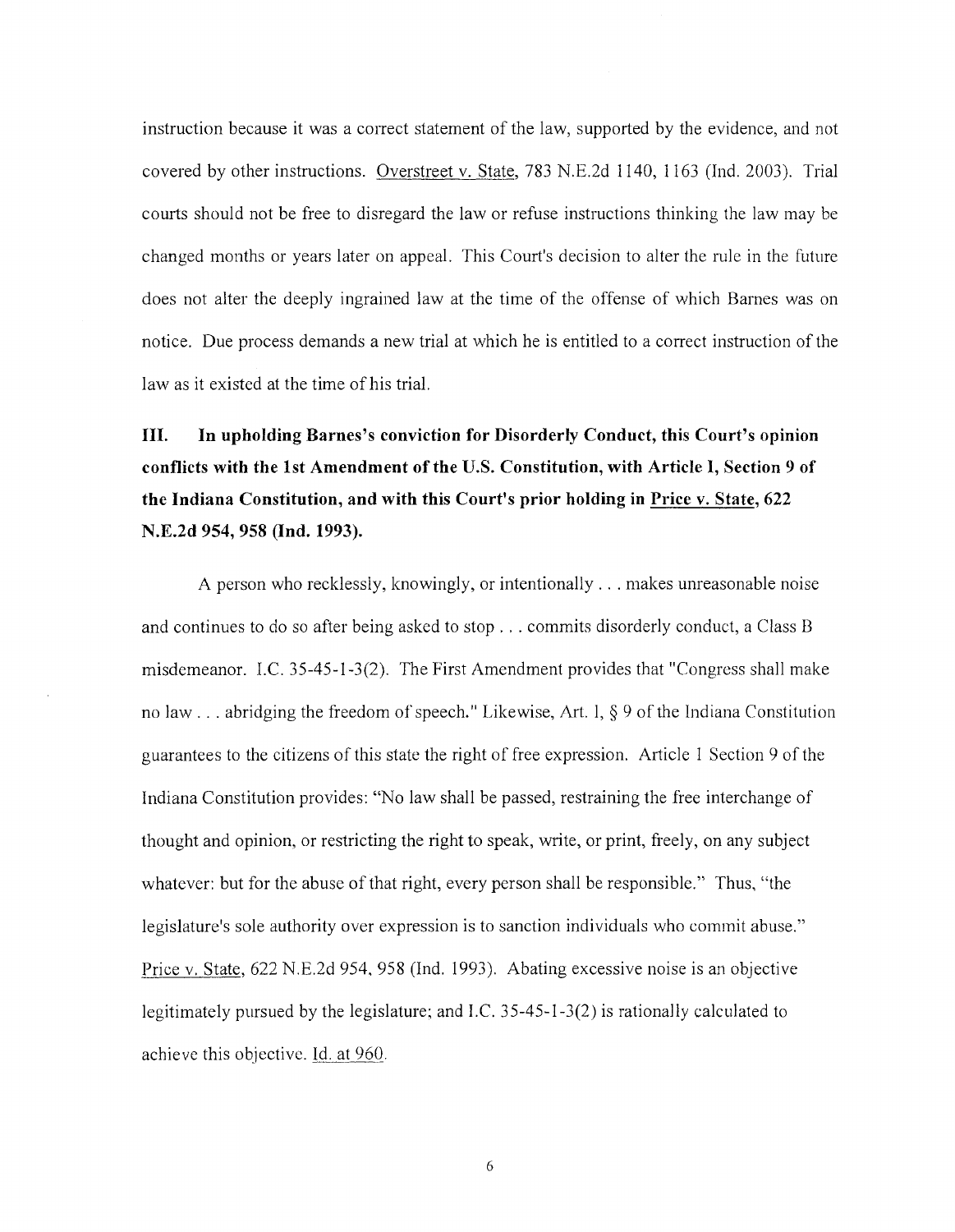I.C. 35-45-1-3(2) "was adopted to provide relief to people whose privacy or use and enjoyment of land has been intolerably impaired by unwelcome and unreasonable noise. It is expressly aimed at preventing the harm which flows from the volume of the expression and not its substance." Price, 622 N.E. 2d at 966. *See also* Hooks v. State, 660 N.E.2d 1076, 1077 (Ind. Ct. App. 1996), trans. denied. (To sustain a conviction, the State must show that the complained-of speech infringed upon the right to peace and tranquility enjoyed by others.)

A two-step inquiry is applied to review the constitutionality of an application of the disorderly conduct statute. The court must first consider whether state action has restricted a claimant's expressive activity. If so, the court must then decide whether the restricted activity constituted an "abuse" of the right to speak. Whittington v. State, 669 N.E.2d 1363, 1367 (Ind. 1996).

Expression is not materially burdened if the State produces evidence that the speech inflicted particularized harm analogous to tortious injury on readily identifiable private interests. Whittington, 669 N.E.2d at 1370. This requires evidence that the speech caused actual discomfort to persons of ordinary sensibilities or that it interfered with an individual's comfortable enjoyment of his privacy. Price v. State, 622 N.E.2d 954 (Ind. J 993).

In J.D. v. State, 859 N.E.2d 341 (Ind. 2007), this Court found that where speech obstructs or interferes with police, an abuse of the right of free speech has occurred. However, in J.D., the juvenile, who was a resident at a youth home, continued to yell and became louder with the officer's attempts to speak to her Id. at 343. This case is distinguishable from J.D.

Barnes told the officers that they were not needed. Barnes told the officers to leave.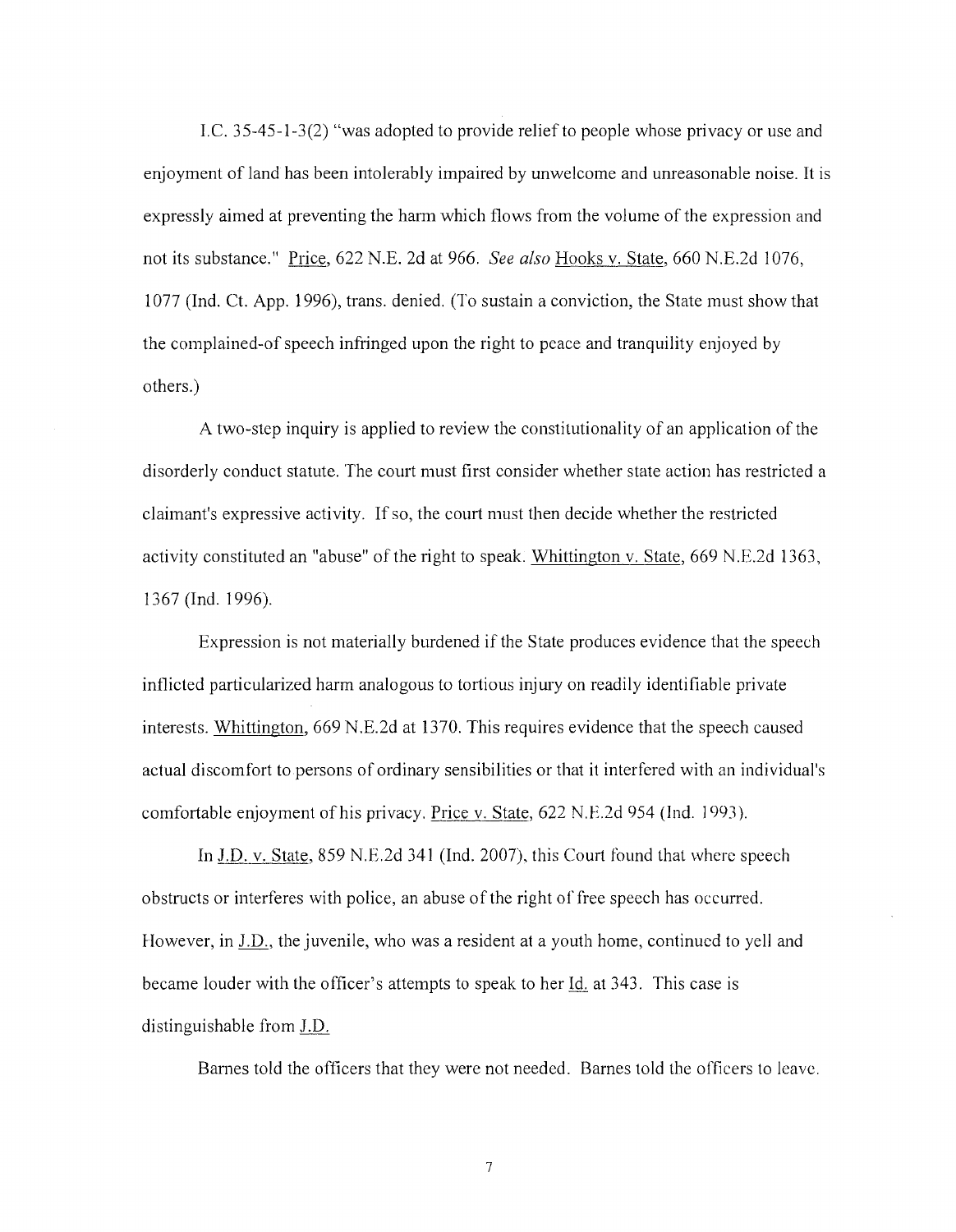Barnes told the officers that they were not welcome in his residence. Barnes's speech was commenting on government action, including criticism of the conduct of an official acting under color of law. Barnes's speech was aimed at persuading the police officers to leave the parking lot, was not intended to interfere with the police officer's performance of his job, and did not interfere with said performance.

The State was required to prove that the speech inflicted particularized harm analogous to tortuous injury on readily identifiable private interests. The State did not meet this burden. Testimony showed that Barnes's speech did not even attract a crowd from the residents that were in the parking lot of the apartment complex at the time of the incident. The state failed to show any harm that was inflicted by Barnes's speech, or that Barnes created excessive noise. Barnes's conviction for disorderly conduct cannot stand.

### **CONCLUSION**

For the foregoing reasons, Richard L. Barnes respectfully requests this Court grant rehearing and affirm the holding of the Court of Appeals.

Respectfully submitted,

 $\hat{\mathscr{D}}$ 

#22275-82 Erin L. Berger Vanderburgh County Public Defender Agency P.O. Box 4244 Evansville, IN 47724-4244 Telephone: (812) 250-6744 ATTORNEY FOR APPELLANT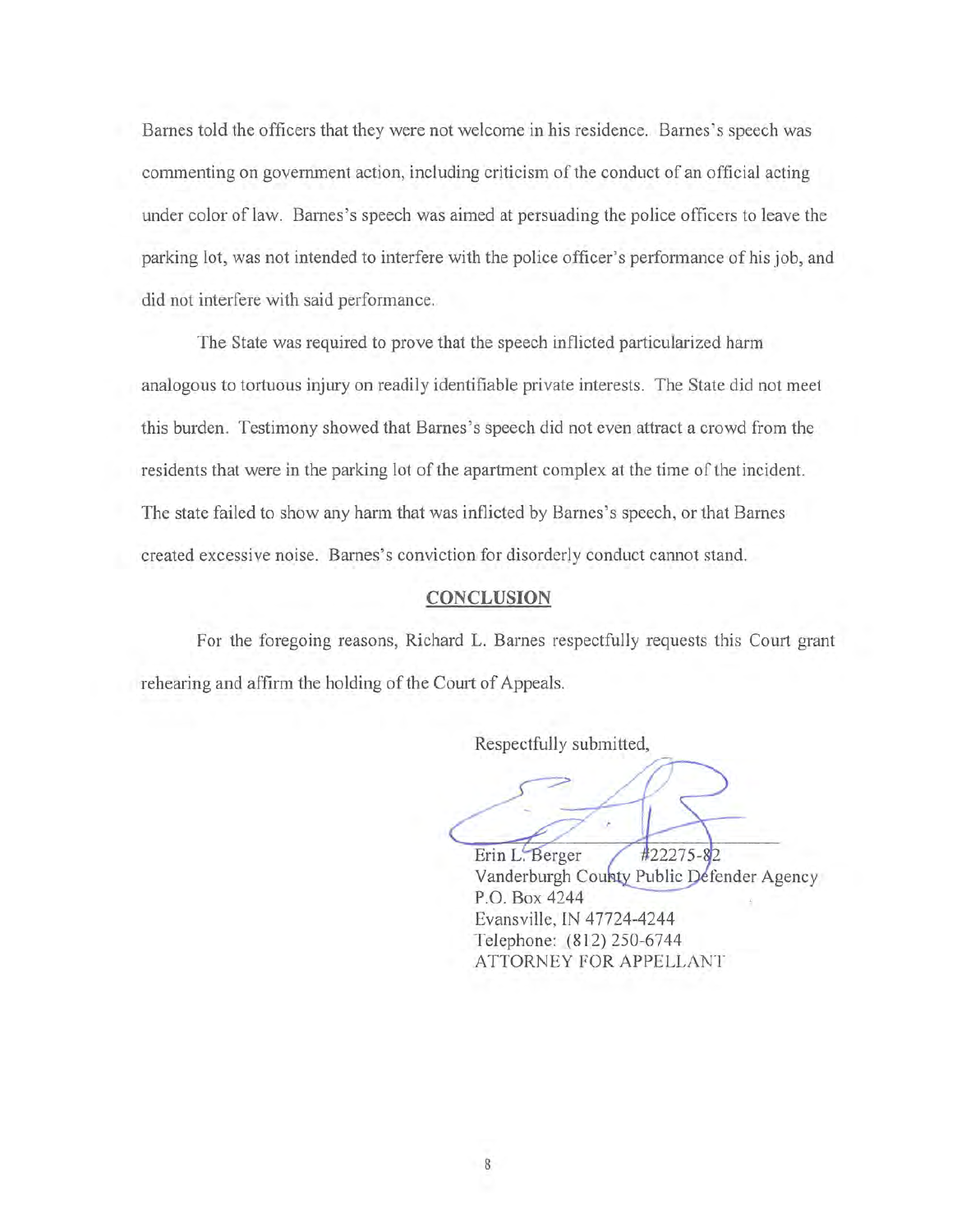## **CERTIFICATE OF SERVICE**

I hereby certify that the forgoing has been served upon the following counsel of record by first class mail, postage prepaid, this  $\triangle$  day of June, 2011.

Karl M. Scharnberg Deputy Attorney General Indiana Government Center South, Fifth Floor 302 West Washington Street Indianapolis, IN 46204-2770

Erin L. Berger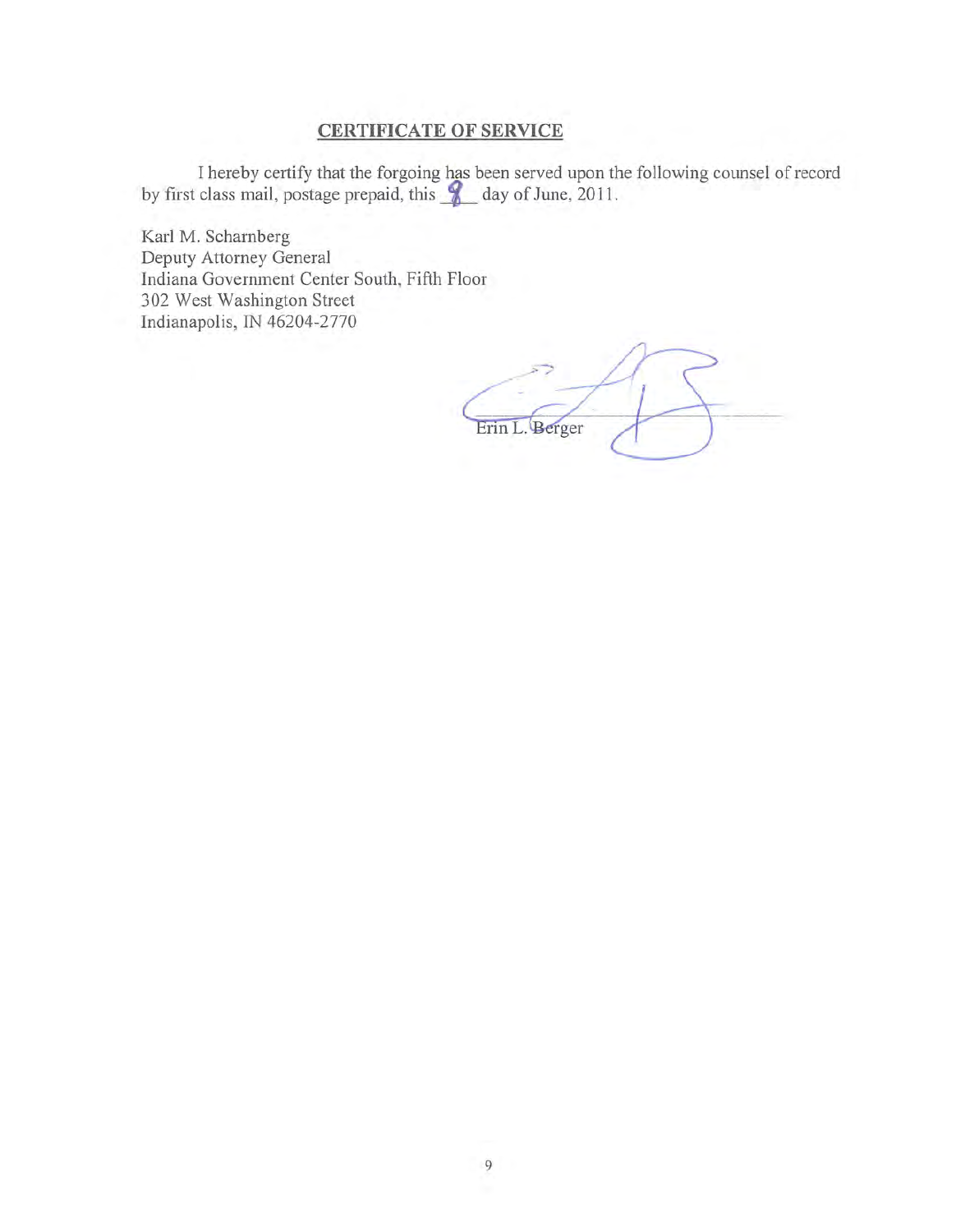

•

•

•

**to**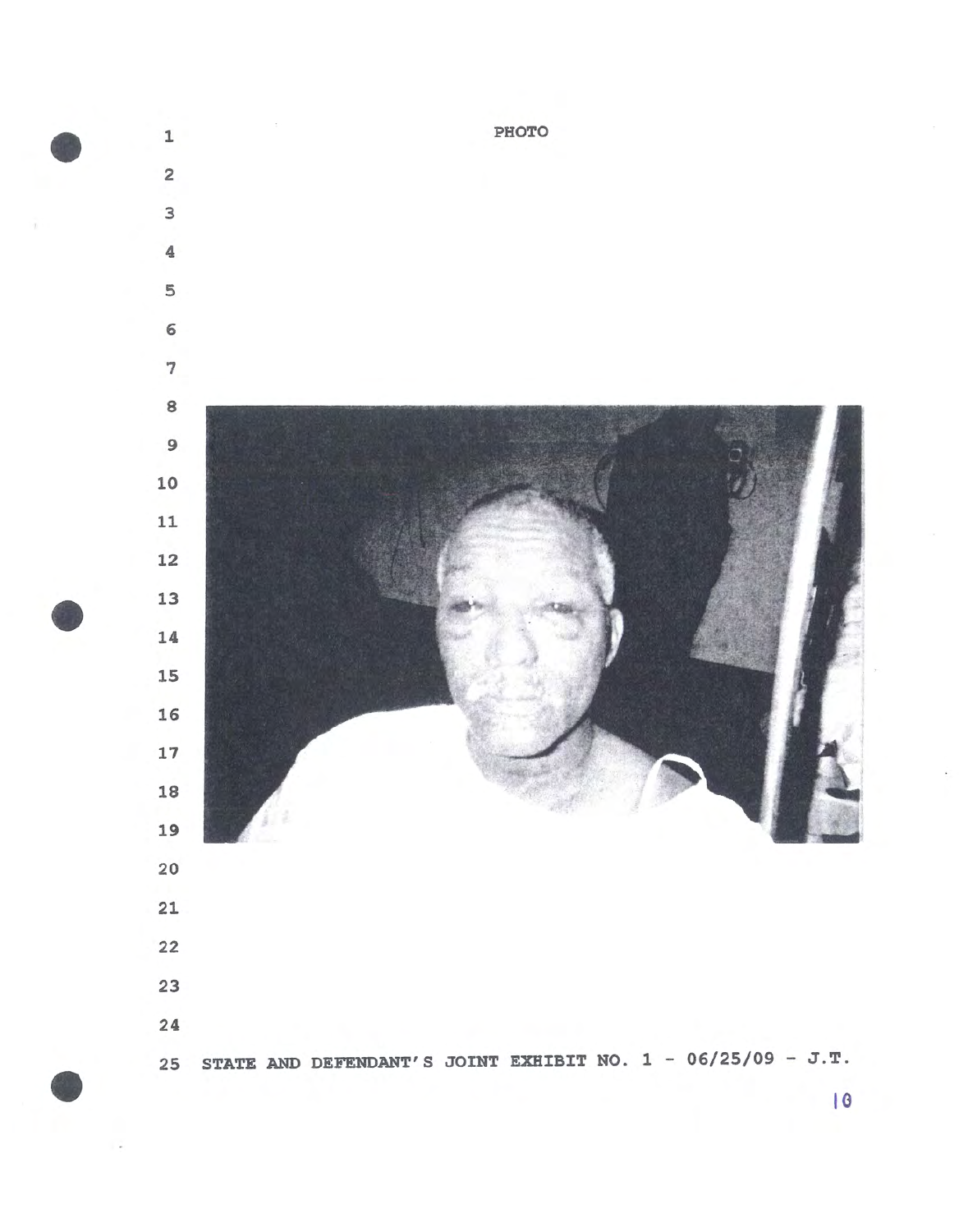

•

•

•

 $\frac{4}{11}$